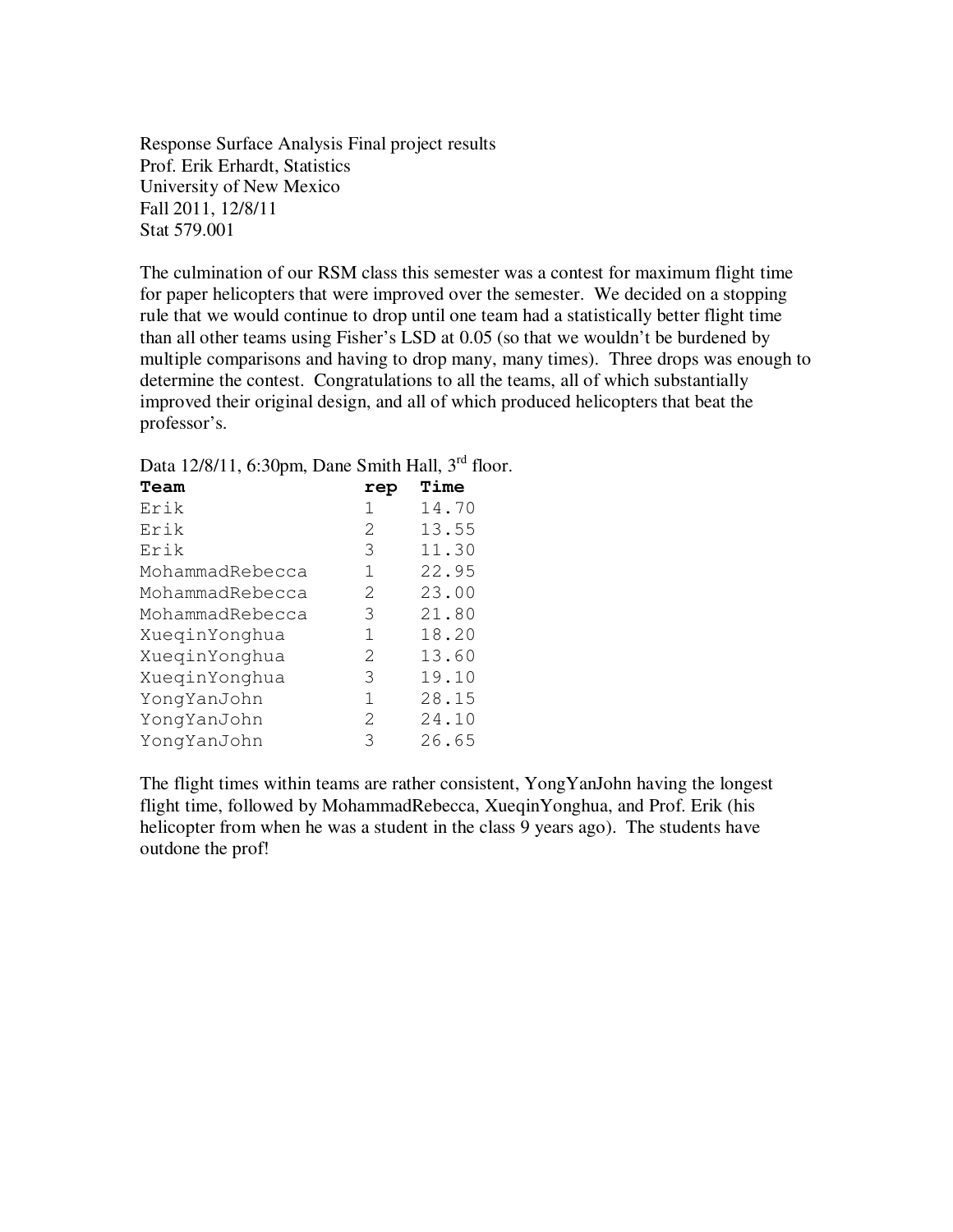

With only three observations per team, we have sufficient evidence to reject assumptions of normality or constant variance over groups.

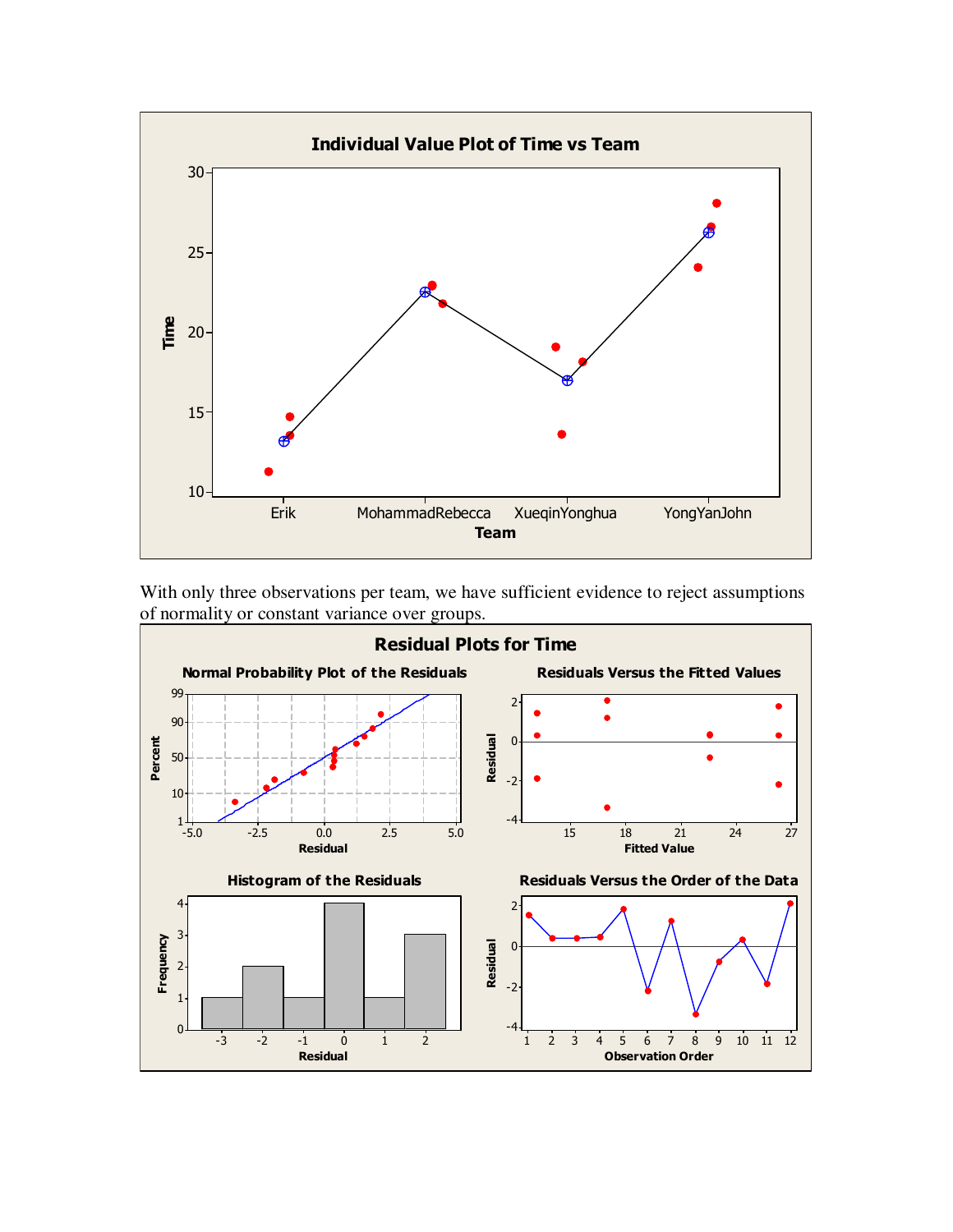The analysis of variance table shows overwhelming evidence that not all mean flight times are equal.

## **One-way ANOVA: Time versus Team**

Source DF SS MS F P Team 3 305.39 101.80 24.91 0.000 Error 8 32.70 4.09 Total 11 338.09  $S = 2.022$  R-Sq = 90.33% R-Sq(adj) = 86.70% Individual 95% CIs For Mean Based on Pooled StDev Level N Mean StDev ---------+---------+---------+---------+ Erik 3 13.183 1.729 (----\*-----) MohammadRebecca 3 22.583 0.679 (----\*-----) XueqinYonghua 3 16.967 2.950 (----\*----) XueqinYonghua 3 16.967 2.950 (----\*----)<br>YongYanJohn 3 26.300 2.048 (----\*----) ---------+---------+---------+---------+ 15.0 20.0 25.0 30.0 Pooled StDev = 2.022

After three drops, a Fisher 95% LSD summary shows two pairs that are not statistically different, yet the confidence intervals for the differences below are on the border (both less than 0.1 seconds) of showing a statistically significant difference. It is predicted that a forth drop would make these four means all statistically different from all others.

```
Erik XueqinYonghua MohammadRebecca YongYanJohn 
------------------- ---------------------------- 
Fisher 95% Individual Confidence Intervals 
All Pairwise Comparisons among Levels of Team 
Simultaneous confidence level = 82.43% 
Team = Erik subtracted from: 
Team Lower Center Upper 
MohammadRebecca 5.594 9.400 13.206 
XueqinYonghua -0.023 3.783 7.590 
YongYanJohn 9.310 13.117 16.923 
Team ------+---------+---------+---------+--- 
MohammadRebecca (----)<br>XueqinYonghua (----*---)
XueqinYonghua
YongYanJohn (---*----) 
               ------+---------+---------+---------+--- 
                 -8.0 0.0 8.0 16.0 
Team = MohammadRebecca subtracted from: 
Team Lower Center Upper ------+---------+---------+---------+---
```